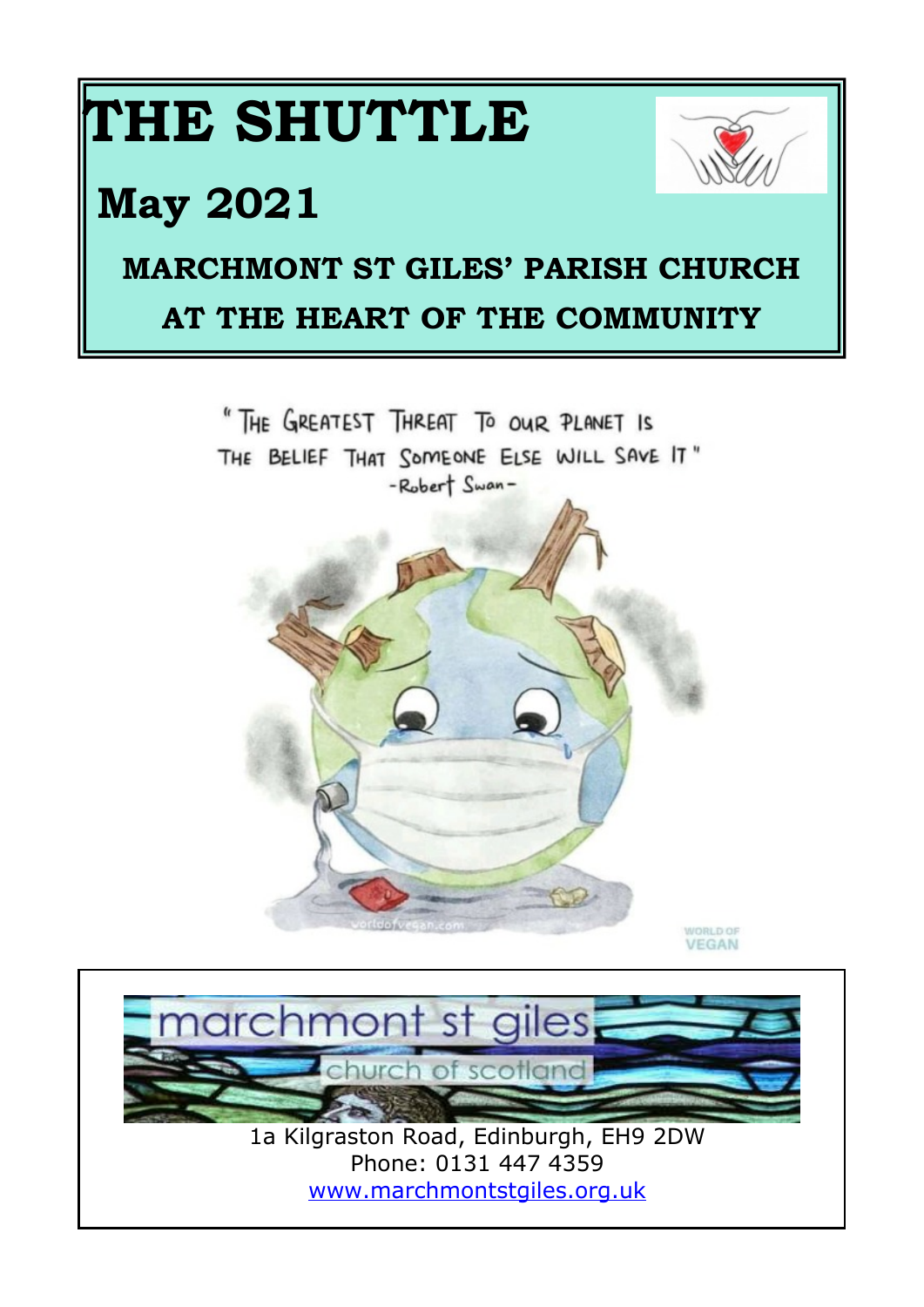#### **Meeting Matters**

#### **on Facebook, Zoom and YouTube**

| 10am   | Monday, Wednesday, Friday - Thought for the Day |
|--------|-------------------------------------------------|
| 11am   | Tuesday - Coffee'n chat                         |
| 7.00pm | Wednesday - Knit and Natter                     |

See page 14 for information about all MSG's Zoom meetings

#### **May**

| 9    | 9.30<br>1030 | Junior Church on Zoom<br>Sunday Morning Worship on Facebook Live/YouTube |
|------|--------------|--------------------------------------------------------------------------|
| 11   |              | 7.00pm Annual Stated Meeting on Zoom - see Minister's letter             |
| 16   | 9.30         | Junior Church on Zoom                                                    |
|      | 10.30        | Sunday Morning Worship on Facebook Live/YouTube                          |
| 23   | 9.30         | Junior Church on Zoom                                                    |
|      | 1030         | Sunday Morning Worship on Facebook Live/YouTube                          |
| 30   |              |                                                                          |
| June |              |                                                                          |
| 6    | 9.30         | Junior Church on Zoom                                                    |
|      | 10.30        | Sunday Morning Worship on Facebook Live/YouTube                          |
|      |              | Closing date for Material for the next issue of The Shuttle              |
| 13   | 930          | Junior Church on Zoom                                                    |

1030 Sunday Morning Worship on Facebook Live/YouTube

**Front Cover:** As we mark Christian Aid week and read of the troubles faced by communities around the world with various climate issues and we look forward to COP26 in Glasgow later in the year take a moment to think what you could do to help God's Creation - our home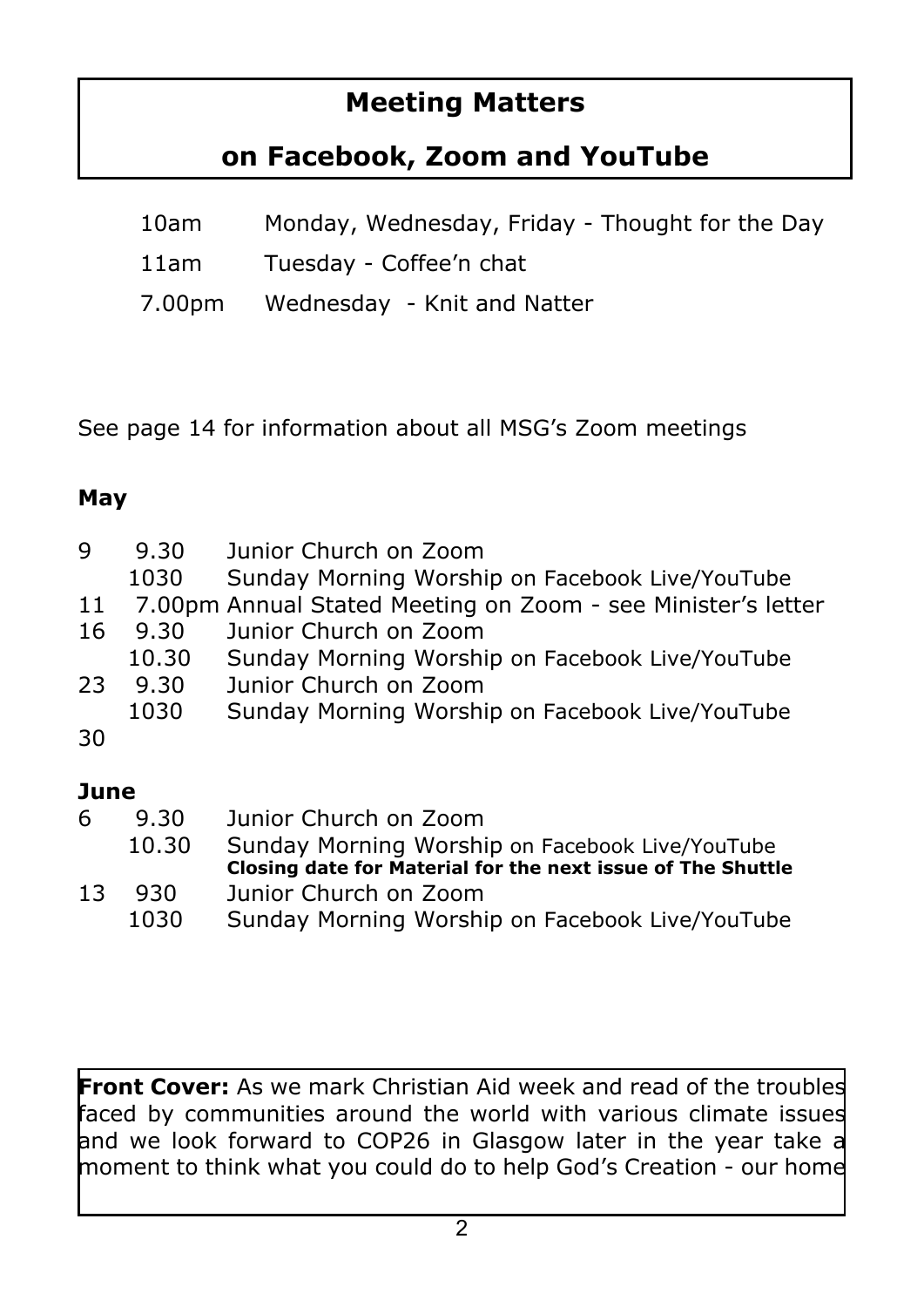#### **Reflection**

Abide in me as I abide in you. Just as the branch cannot bear fruit by itself unless it abides in the vine, neither can you unless you abide in me. I am the vine, you are the branches. St John15



The General Assembly meets in 2 weeks time. The Church of Scotland has some important decisions to make and these are both strategic and financial.

For several years despite people placing themselves forward for Ministry, more Ministers have retired than have been called. Coupled with this, Presbyteries have not always been prepared to say the challenging thing to some Congregations. Rather than encourage them to work with other Congregations, they have allowed them to remain in vacancy with a Locum. This has meant that a great deal of work is now required to do what should have been done before.

There is no doubt that the Pandemic has meant that the Church of Scotland faces financial challenges like other institutions. Congregational giving is up but Covid has meant that hall rental income has plummeted and so this brings the need for decisions, at least in the short term, to cut our cloth. So for both reasons, the Church of Scotland will debate the need to reduce the number of posts which we can afford.

The cities will face the largest number of reductions in posts, both Ministers and other paid roles. Edinburgh is one of the few Presbyteries who are financially buoyant. Our congregation is one of those whose giving means that we pay for our own Minister and we contribute significantly to pay for other posts within the Church. Edinburgh has a particular challenge. That is that we need to reduce the number of posts without compromising healthy and mission focussed congregations. In Edinburgh it will mean that we will all have to share in the change and also in the mission.

For Marchmont it will mean that we will have to work closer with other Congregations and perhaps share. This means that in the next 18 months there will be lots of conversations with our neighbours and the Presbytery to discern a way forward. It can be an unsettling time, but we should not fear the changes which will come. Like the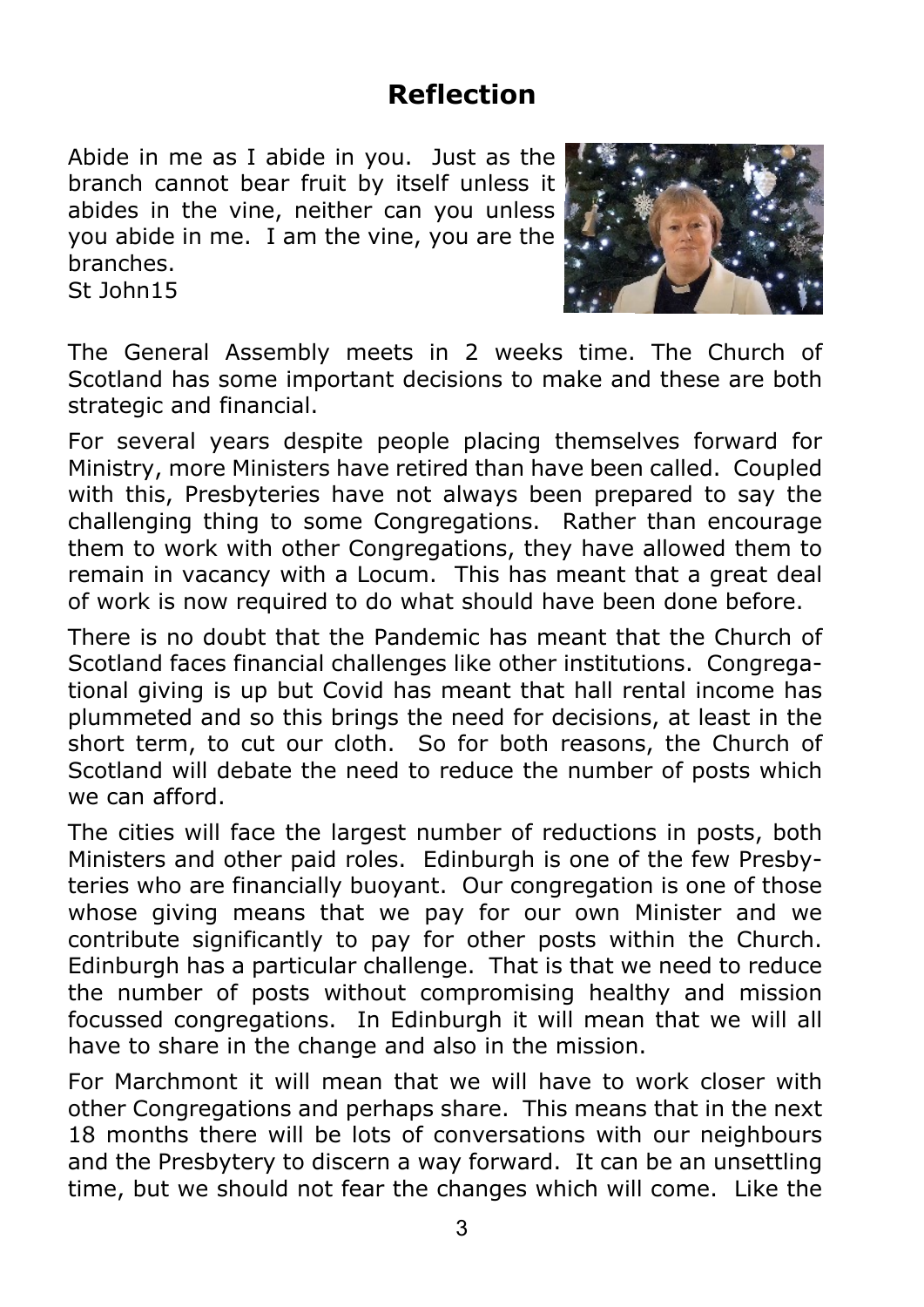vine in the story Jesus' told, it brings the possibility of new growth and exciting and joyful times ahead. We are able to change because the Eternal nature of God is unchanging. The rock on which we base our faith allows us to try different things and new things, bearing fruit and not fear.

So watch this space and as the Kirk Session engage in these talks for change we will keep you informed and also ask for your thoughts and ideas for the future.

Best wishes,

Karen

#### **Daily Lectionary**

| May |                      | 27   | Psalm 29                   |
|-----|----------------------|------|----------------------------|
| þ.  | John 15: 9-17        | 28   | Isaiah $2:1-5$             |
| l10 | Psalm 93             | 29.  | John 15: 18-20.26-27       |
| 11  | Deuteronomy 11: 1-17 | 30   | Isaiah 6: $1-8$            |
| 12  | Mark 16: 19-20       | 31   | Psalm 20                   |
| 13  | Acts 1: 1-11         |      |                            |
| 14  | Psalm 47             | June |                            |
| 15  | Deuteronomy 34: 1-7  | 1.   | Exodus 25: 1-22            |
| 16  | Psalm 1              | 2    | Numbers 6: 22-27           |
| 17  | Psalm 115            | 3    | Psalm 138                  |
| 18  | Numbers 8: 5-22      | 4    | Deuteronomy 1: 34-40       |
| 19  | Ezra 9: 5-15         | 5    | 1 Samuel 6: 1-18           |
| 20  | Genesis 2:4b-7       | 6    | Genesis 3: 8-15            |
| 21  | Job 37: 1-13         | 7    | Psalm 108                  |
| 22  | Exodus 15: 6-11      | 8    | <b>Revelation 20: 7-15</b> |
| 23  | Acts 2: 1-12         | 9    | Isaiah 26: 16-27           |
| 24  | Psalm 104:24-34      | 10   | Hebrews 2: 5-9             |
| 25  | Genesis 11: 1-9      | 11   | Psalm 20                   |
| 26  | Ezekiel 37: 1-14     | 12   | Mark 4: 1-20               |
|     |                      |      |                            |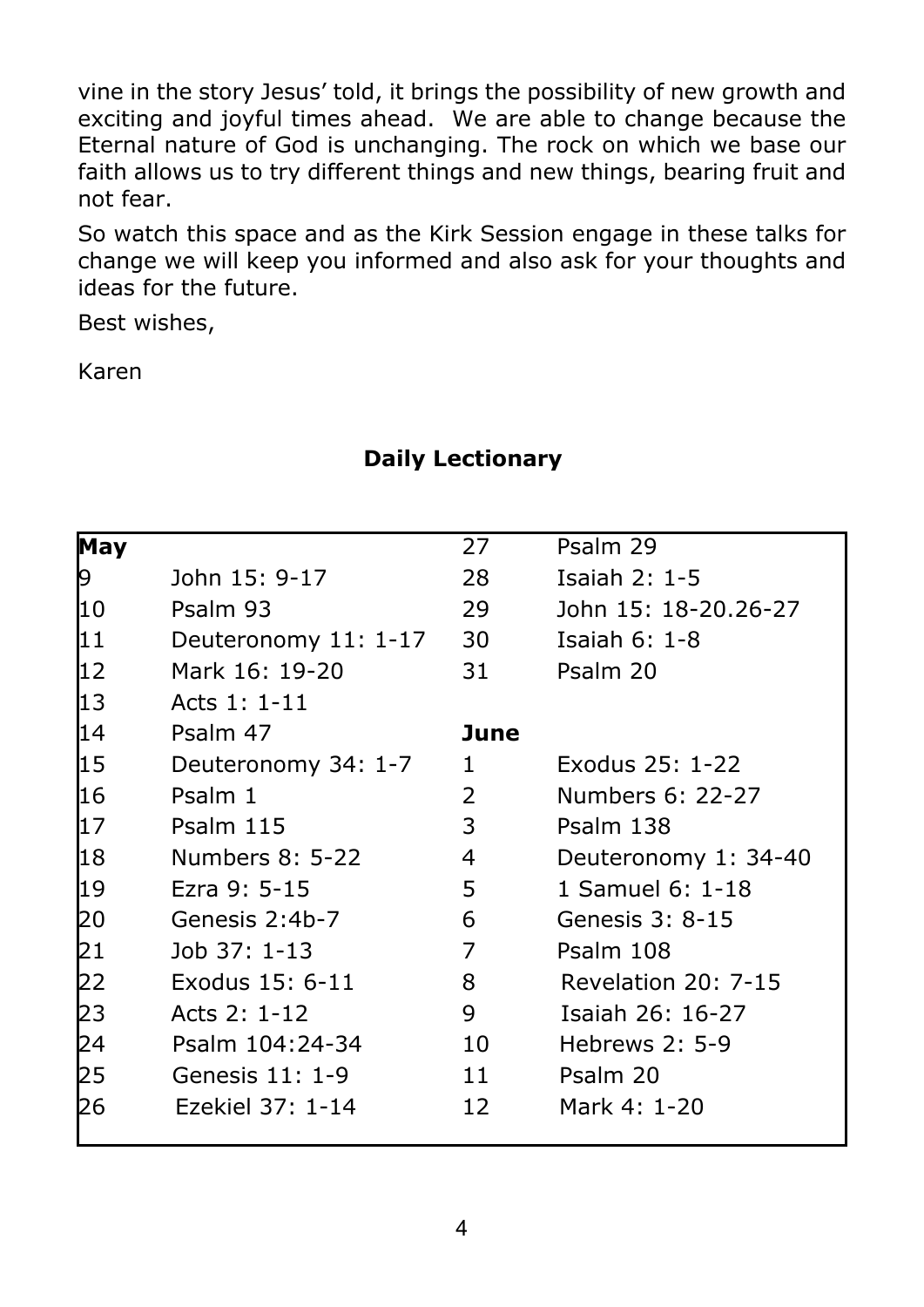# AROUND THE AISLES

#### **Stated Annual Meeting and Christian Aid Team Quiz**

On Tuesday night, Jessica will present the Accounts at 7pm via ZOOM and the Session Clerk will also talk about the last year.

Then at 7:30pm we will be joined by local Congregations to take part in a Quiz in Teams for Christian Aid and to raise money for that great charity.

You are invited to come onto ZOOM for the Stated Annual meeting and/or the Quiz for Christian Aid.

May 11, 2021 07:00 PM London

The Link is https://us02web.zoom.us/j/85198189142

Meeting ID: 851 9818 9142

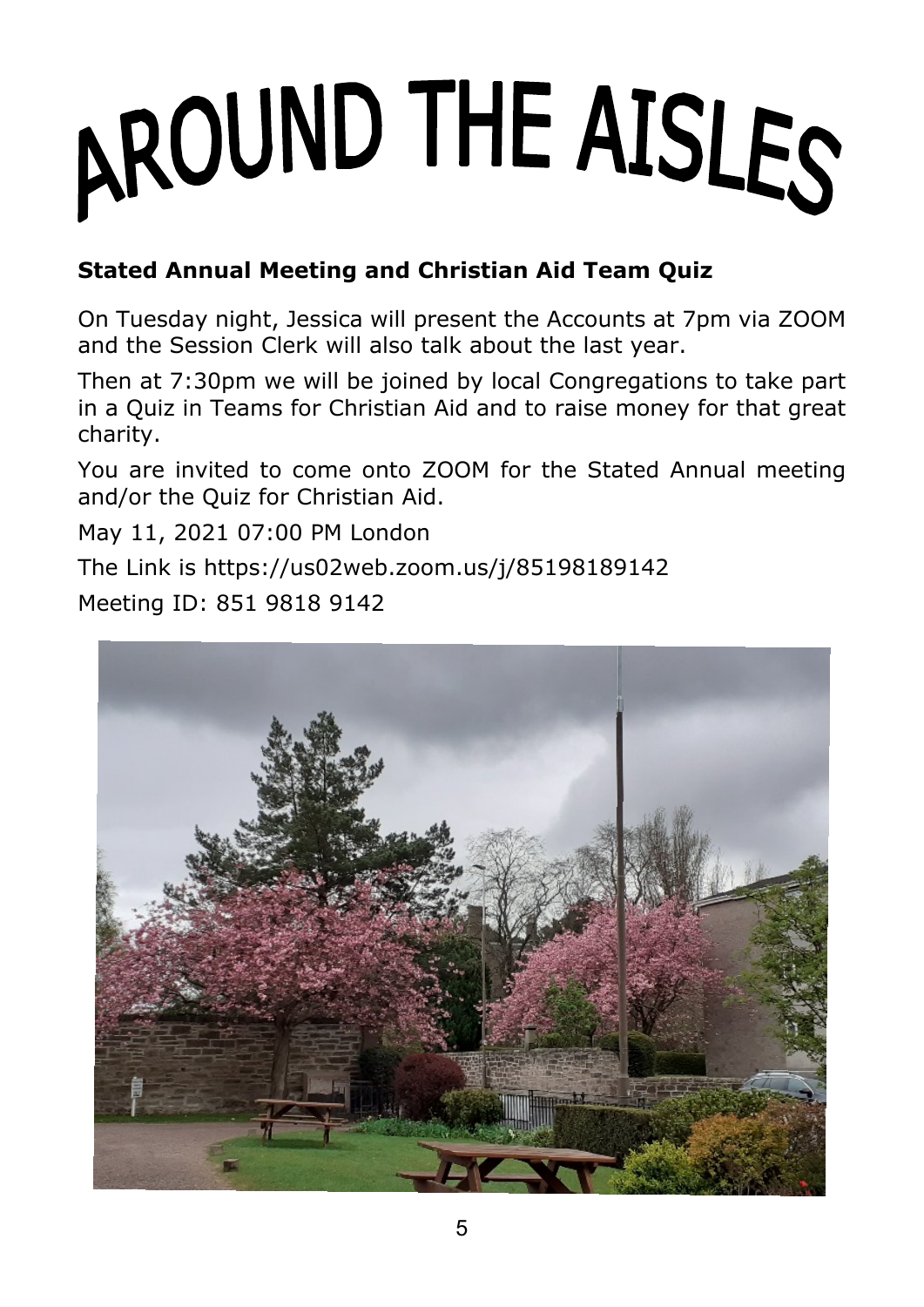#### Christian Aid Week in Scotland



Christian Aid Quiz 2021 : On the theme of Rivers this year the quiz can be downloaded<br>from the church website here from the church website here http://marchmontstgiles.org.uk/christian-aidquiz-2021/. All you have to do is print it, work

out the clues and send your completed form to the Christian Aid team by the end of the month or pop it into an envelope and post to the church or email [marchmontgrange.christianaid@gmail.com](mailto:marchmontgrange.christianaid@gmail.com) . Some paper copies will be available in the black box outside the church

Whereas, in Scotland, we are fortunate enough to be surrounded by 30,000 freshwater lochs, lush countryside and thriving agriculture, in Kenya the climate crisis is causing more frequent and intense droughts. This climate crisis hurts us all. But people living in poverty fight the worst of it every day. From drought to flooding, climate change robs people of control over their lives. Extreme weather means people struggle to survive without a reliable source of water.

Your gift could help a community build an earth dam, so when the rains do come, they will have the water they need to live. A reliable source of water will help families withstand long drought or relentless rainstorms.

Christian Aid Week begins on Monday 10 May, and every envelope and every gift matters. You can make an online donation through the church website or here https://www.christianaid.org.uk/appeals/keyappeals/christian-aid-week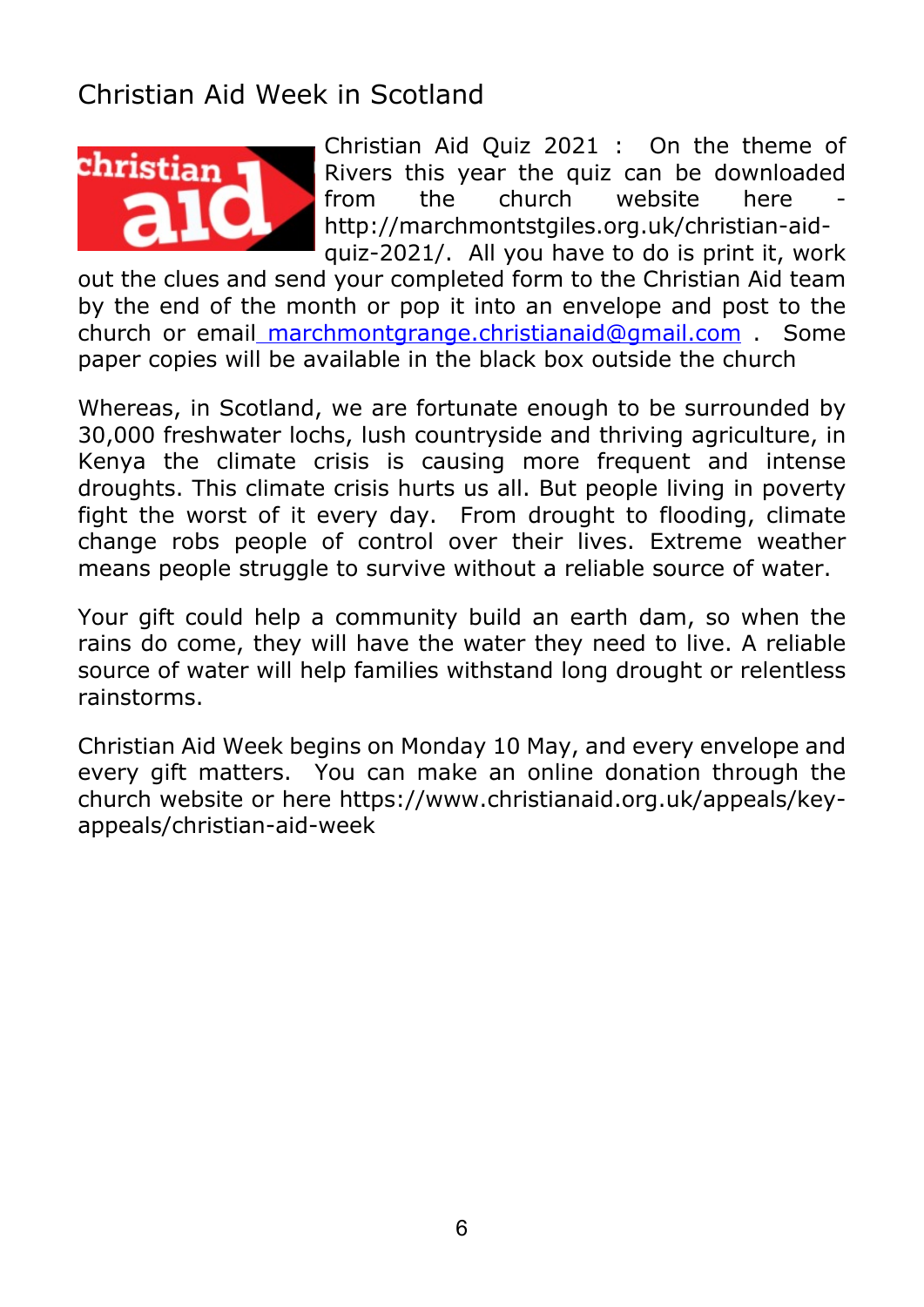## **CHURCH FAMILY & PARISH NEWS**

#### **We give thanks for the life and service of:**

Miss Cathie Murray -a member of the congregation who died on 18th April 2021, a great servant of the church and dearly loved sister of Margaret MacKenzie.

Together for our Planet: Faith Communities & COP26



Interfaith Glasgow and Interfaith Scotland are teaming up to present an information and discussion event on Monday 24 May from 6:30- 8:30 pm.

Glasgow will take centre stage for the United Nations Climate Change summit (COP26) this November, as countries come together to negotiate the future of our planet at the biggest conference the UK has ever hosted.

This is a unique opportunity for faith communities in Scotland to foster unity and apply their faith in local action together.

Join to find out about COP26, why it matters to Glasgow, Scotland's faith communities, and the world, and how you can get involved. Hear from inspiring speakers and discuss your thoughts with people from other backgrounds about how you and your faith community can take action.

You will learn about:

• Why action on climate change is so important

• What COP26 is about and how faith communities can make a difference

• What COP26 will look like and how your faith community can help welcome the world to Scotland

• Scottish Interfaith Week coinciding with COP26 and the interfaith **l**actions you can get involved in

Places are limited so please book soon to avoid disappointment.

https://www.eventbrite.co.uk/e/together-for-our-planet-how-faithcommunities-can-engage-with-cop26-tickets-152337996047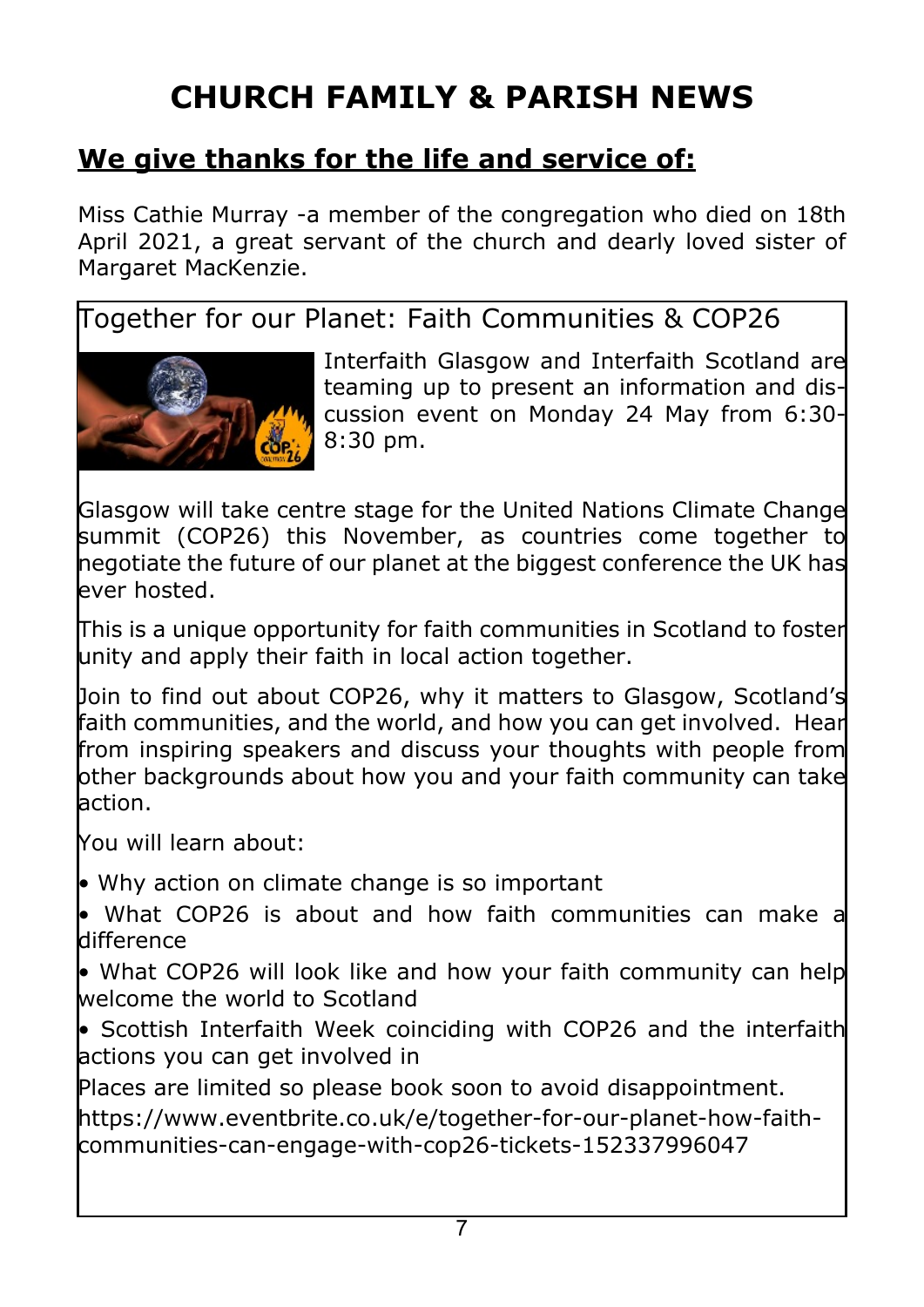#### **Grasping The Nettle**

Tracing one's family history has a new popularity, not least as represented in the popular TV series 'Who Do You Think You Are?' and following the myriad of clues and evidential jigsaw pieces that can be uncovered can lead to some astonishing – and sometimes uncomfortable revelations. Slave traders and pirates have been known to appear as blots on a family's lineage.

But science can yield information not just about individual families but the whole human race! The Wonderwerk Cave site in South Africa is one of very few places on earth where human activity can be traced back continuously across millennia - according to Science Alert. The oldest evidence is reported to be 1.8 million years old. Remnants of stone tools in particular represent a significant landmark in the development of tool technology.

Meantime BBC news is reporting the discovery of an ancient grave representing what appears to be the earliest known funeral of a child which likely took place 78,000 years ago. The remains of the three year old boy child were found in a cave in Kenya. What a complex web of archaeological intrigue is woven by science.

Meantime the Bible gives its own account of human genealogy, beginning with Adam and Eve – two individuals not only well adapted to life in a garden, and with defined responsibilities for the natural world, but with clear God consciousness too.

Who were they really and how might this Genesis narrative sit alongside the scientific story? That was the nettle being grasped this week by GTN in the second of two sessions led by Professor David Fergusson of Cambridge University. So what was the result? The answer will soon be available for you to see for yourself in the Watch section of the GTN website- itself a jigsaw of investigative evidence in the quest for information about the relationship of science to theology and the existence of God. www.graspingthenettle.org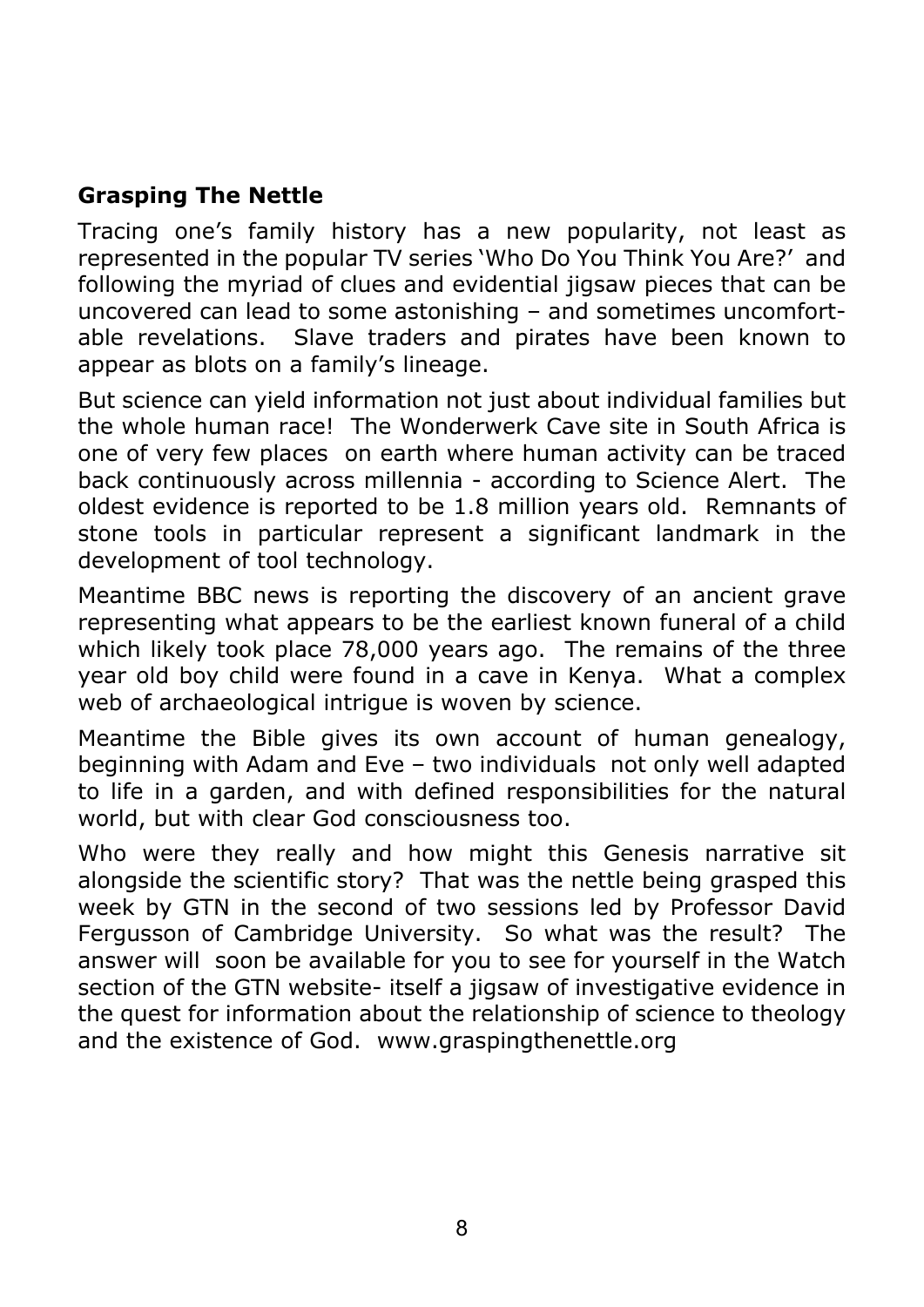From Encyclopaedia Britannica (3rd Edition, 1788-97) on Longevity "Immediately after the Creation, when the world was peopled by one and and one woman the ordinary age was 900 and upwards. Immediately after the flood when there were three persons to stock the world, their age was cut shorter,and none of those patriarchs but Shem arrived at 500.

In the second century we find that none reached 240: in the third none but Terah that came to 200 years; the world by that time so well beopled, that they had built cities, and were cantoned out into distant nations.

By degrees as the number of people increased their longevity dwindled, till it came at length to 70-80 years and there it stood and has continued to stand ever since the time of Moses

This is found a good medium, by means hereof the world is neither overstocked, nor kept too thin, but life and death keep a pretty equal pace."

#### World Population

| 1800 | 1,000,000,000 |
|------|---------------|
| 1900 | 1,600,000,000 |
| 2000 | 6,143,493,823 |
| 2020 | 7,794,798,739 |
|      |               |

#### Source

https://www.worldometers.info/world-population/world-population-by-year/

#### **Butterflies cafe**

Open now Monday to Friday 10am to 2pm Teas, coffees & soft drinks Light meals and snacks All welcome

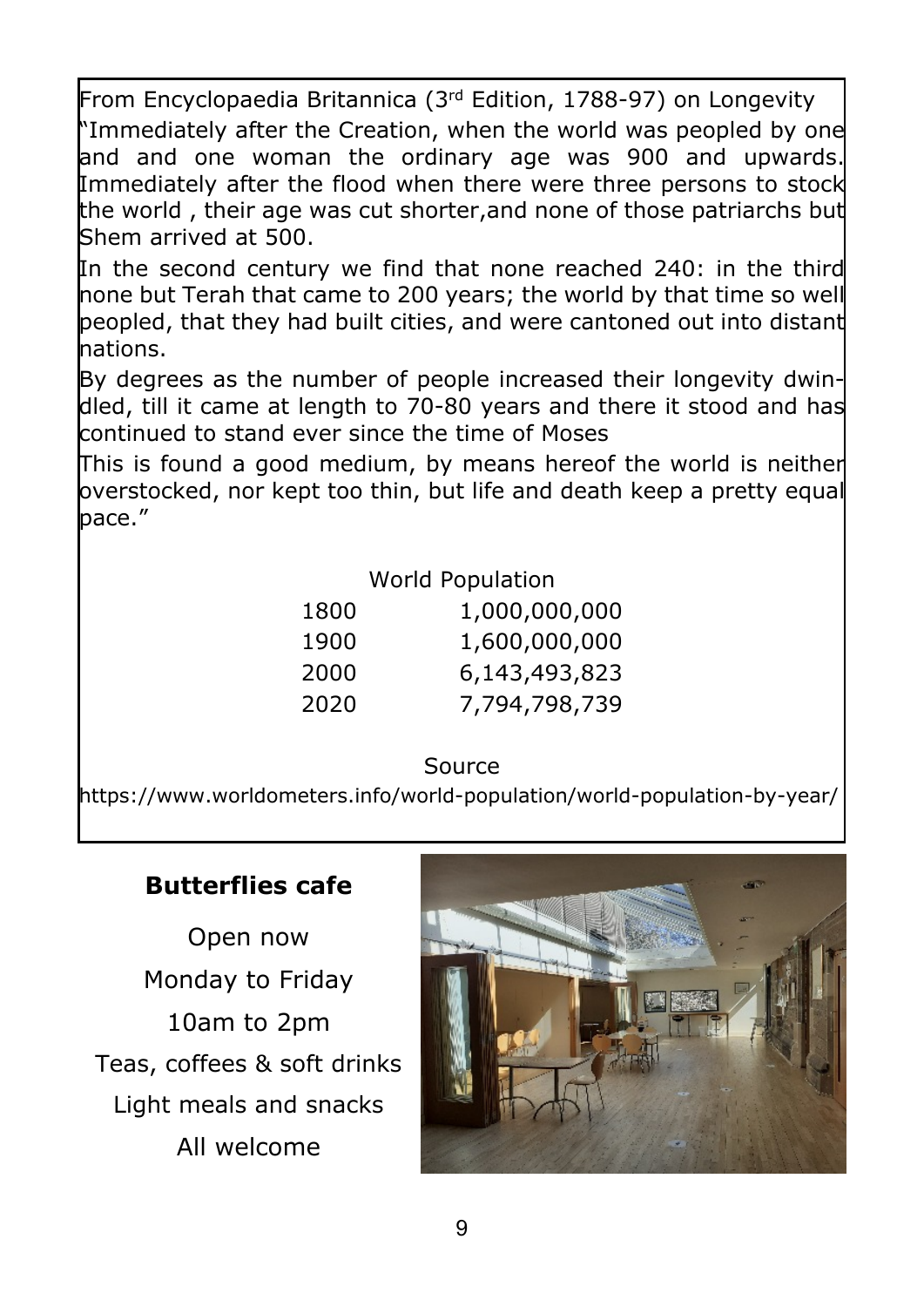#### **General Assembly 2021**

Watch this year's General Assembly which is due to be held from Saturday 22 May until Thursday 27 May, with commissioners and other attendees joining together remotely from across Scotland and around the world.

As in October 2020, the Assembly will be live streamed so those who are not commissioners can still watch the proceedings through our website.

The Blue Book reports (i.e. overviews of each Forum or committee's work over the last year, as well as their future plans) are available to read on our General Assembly pages.

You can also keep up to date with all the goings-on each day through our news coverage, Facebook and Twitter pages.

# **Church of Scotland Investors Trust to announce**

#### **dis-investment from oil and gas**

After years of passionate debate, the General Assembly will hear that the Investors Trust of the Church of Scotland has disposed of all its oil and gas shares, completing a switch over two years into sectors with better investment prospects.

This year's General Assembly will look at what the Church of Scotland can do to reduce our impact on the planet. In addition, the Assembly will consider ambitious plans to move the Church to net zero carbon by 2030.

In its report the Church of Scotland Investors Trust explains that this was the final stage in a process of reducing investments in oil and gas companies, which its managers believed would find difficulty in transitioning to sustainable energy businesses.

Brian Duffin, Chairman of the Investors Trust said: "From the outset, the Trust has committed to supporting the UN Paris Agreement and is signing up to the new 'Net Zero' agreement announced last week for asset owners and fund managers globally.

"Climate Change is an enormous challenge for all of us, from governments to individuals, and church investors should be in the vanguard of change.

"Acting together, investors can accelerate changes in corporate strategy and build sustainable economies, but must also be responsible stewards of God's creation."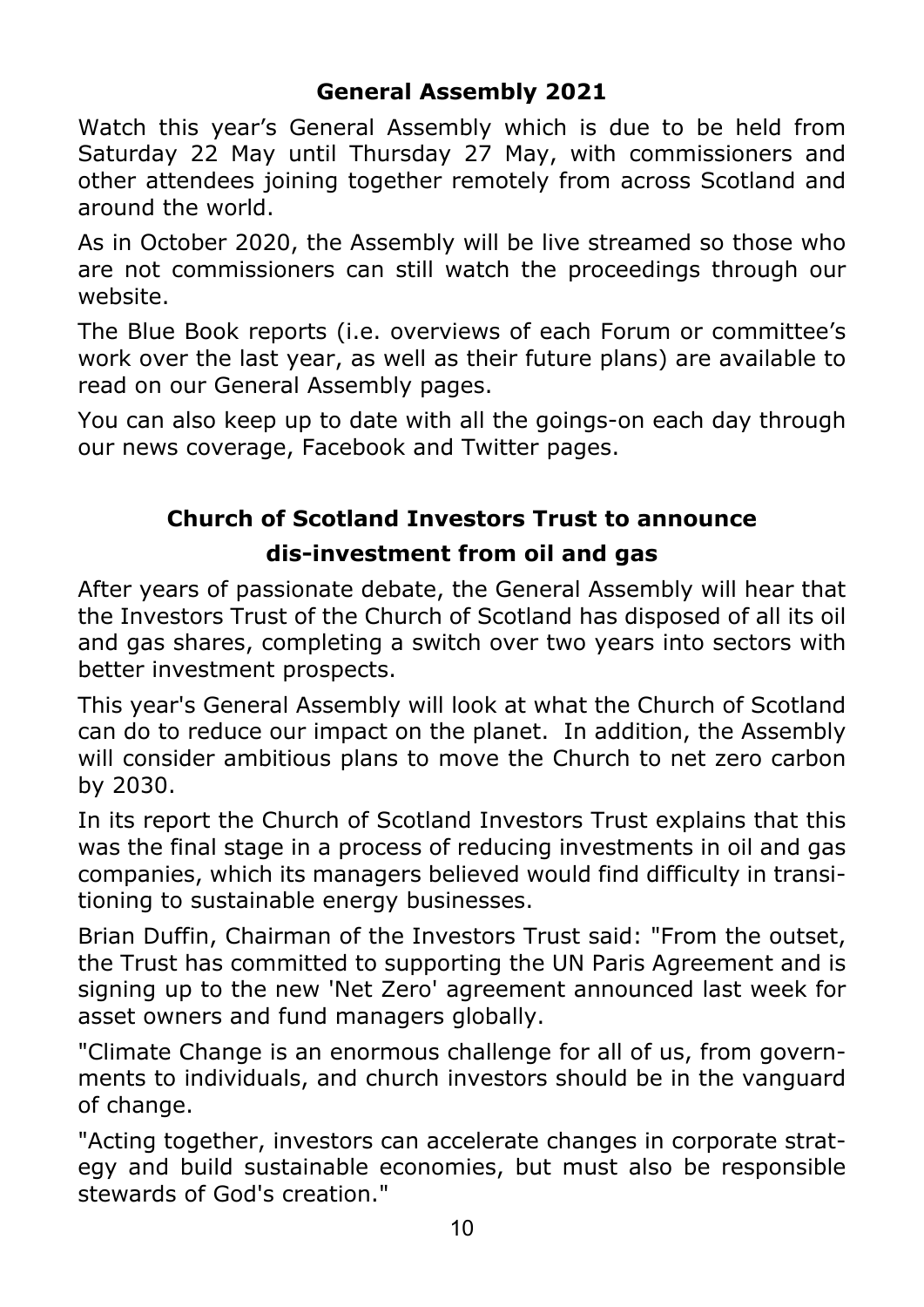Any future investment in the oil and gas sector would require "agreement between the Church of Scotland Investors Trust and the Faith Impact Forum that there was good evidence that its strategy and implementation was aligned with the stringent targets set by the Paris Agreement".

The Assembly will also be asked to approve the creation of a special committee of five people to make recommendations on how ethical considerations can be applied to investing.

During a year when Scotland will host the COP26 UN Climate summit, the Faith Impact Forum will make proposals for how the Church could work towards net zero carbon emissions by 2030.

The Faith Impact Forum's climate change proposals are just part of a range of proposals aimed at building "a just and green future".

Very Rev Dr Susan Brown, convener of the Faith Impact Forum said: "We need to listen to the voices of young people in Scotland and throughout the world. We need to listen too, to the voices of our partners who are bearing the devastating brunt of the consequences of the climate emergency. We need to take seriously their fears and their suffering.

"It is challenging in so many ways but we are called to care for the gifts God has given us - and the alternative is to deny God's love for all his hands have made.

"I am not sure we have much choice. For love's sake."

Bringing the Church to net zero by 2030 will mean reviewing energy consumption across the Church and including goals to reduce carbon emissions in future planning.

The Scottish Government is currently calling for the whole country to be carbon-neutral by 2045, and part of this will include legislation that will affect how congregations operate.

The Forum will ask the Assembly to encourage congregations to hold public meetings to discuss what a just and green future following the pandemic means to the people in their area.

Commissioners will also be asked to urge congregations "to prepare for COP26 UN Climate summit, by using the Climate Sunday prayer and worship resources and consider how they can respond in prayer and action". The summit is scheduled to take place in Glasgow between 1 - 12 November 2021.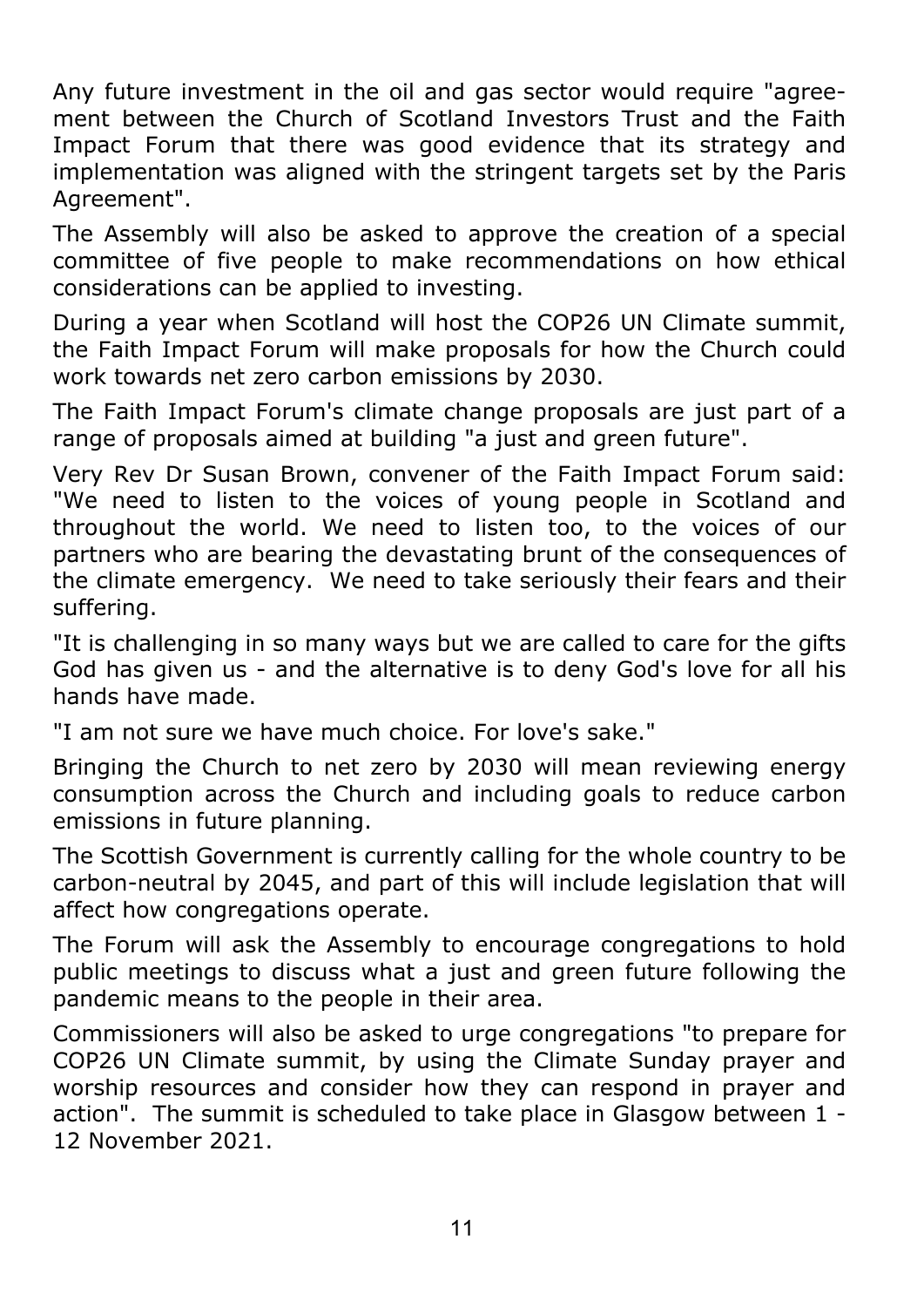This year's General Assembly will bring forward prepared legislation which could ultimately allow Ministers of Word and Sacrament and Deacons to conduct same sex marriages.

If adoption of the newly drafted legislation is agreed by this year's Assembly, it will then be shared with all presbyteries for their consideration under the Church of Scotland's Barrier Act 1697.

Under this new proposed Act, brought forward by the Kirk's Legal Questions Committee, ministers and deacons would be one step closer to applying for a license to become authorised celebrants for same sex marriage ceremonies.

However, under the over-arching terms of the committee's proposed legislation, no-one would be required to participate in the solemnisation of, or be involved in the arrangements for, a same sex marriage unless they explicitly wished to do so.

Rev Dr Grant Barclay, the convener of the Legal Questions Committee, said:

"The committee recognises that there are diverse views on the subject of same-sex marriage. We are committed to ensuring that any resulting debates on this subject are held in a spirit of humility and grace, that the tone and tenor of discussions are civil, and that people are respectful of those who hold opposing views.

"The proposed Act makes clear that no-one who does not wish to be involved in the celebration of same sex marriage shall be required to do so, and this principle of protection and accommodation runs throughout the committee's thinking in drafting the legislation.

"Following presentation of this draft legislation, it is for the Assembly to decide what, if anything, to do with it. The Legal Questions Committee offers no theological view on the issue, and it shall be for the Assembly to determine what steps are now taken."

This comes following the 2017 General Assembly, when the Legal Questions Committee was instructed to undertake a study of the matters which would require to be addressed in any proposed future legislation. Following that year's Assembly, a sub-committee was formed on same sex marriage. Members have since met regularly and, following a debate at the 2018 General Assembly, were instructed to prepare the proposed legislation being presented this year.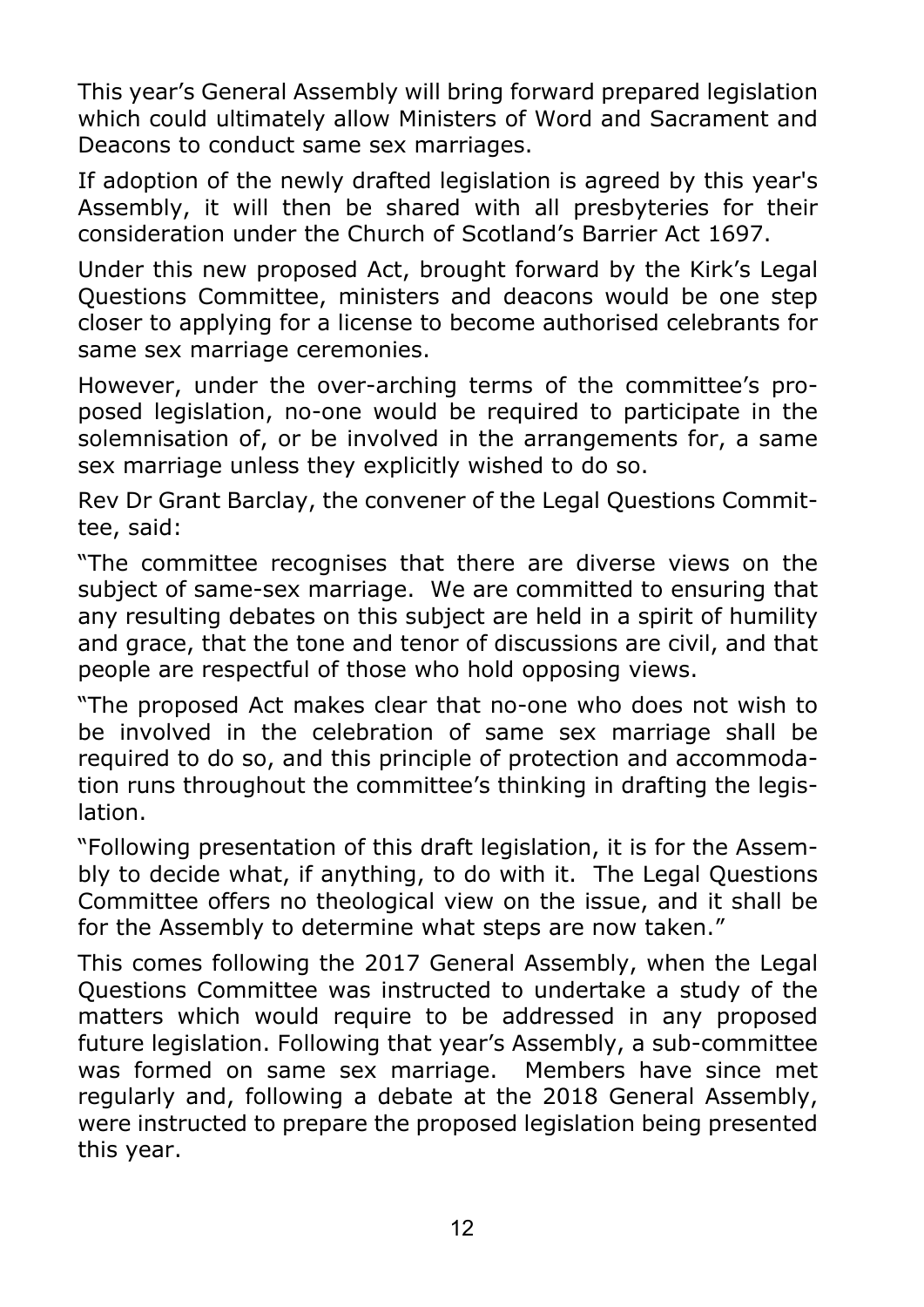If adoption of the draft legislation is agreed by the Assembly, it will then be shared with all presbyteries for their consideration under the Church of Scotland's Barrier Act 1697\*, with all responses to be returned to the Principal Clerk by no later than 31 December this year.

A copy of the full draft legislation and supplementary report is now available on our website.

#### **Barrier Act 1697\***

In the ecclesiastical law of the Church of Scotland, the Barrier Act of 1697 is a measure which compels the General Assembly to consult the wider Church before innovating in the areas of worship, doctrine, discipline or church government.

It is a provision which prevents the General Assembly from making core innovations which might profoundly affect the polity of the church without first referring these to the presbyteries. A matter which falls under the Barrier Act must first be passed by the General Assembly, then be referred in the form of an overture to the presbyteries and ratified by a majority of these, before being returned to the General Assembly of the following year and passed again there. This is intended to prevent rash decisions to the long-term detriment of the church.

Important matters which fell under the Barrier Act in recent years include the ordination of women, which was passed in the 1960s, and the proposed union with the Scottish Episcopal Church, which failed to receive the support of the presbyteries in the 1980s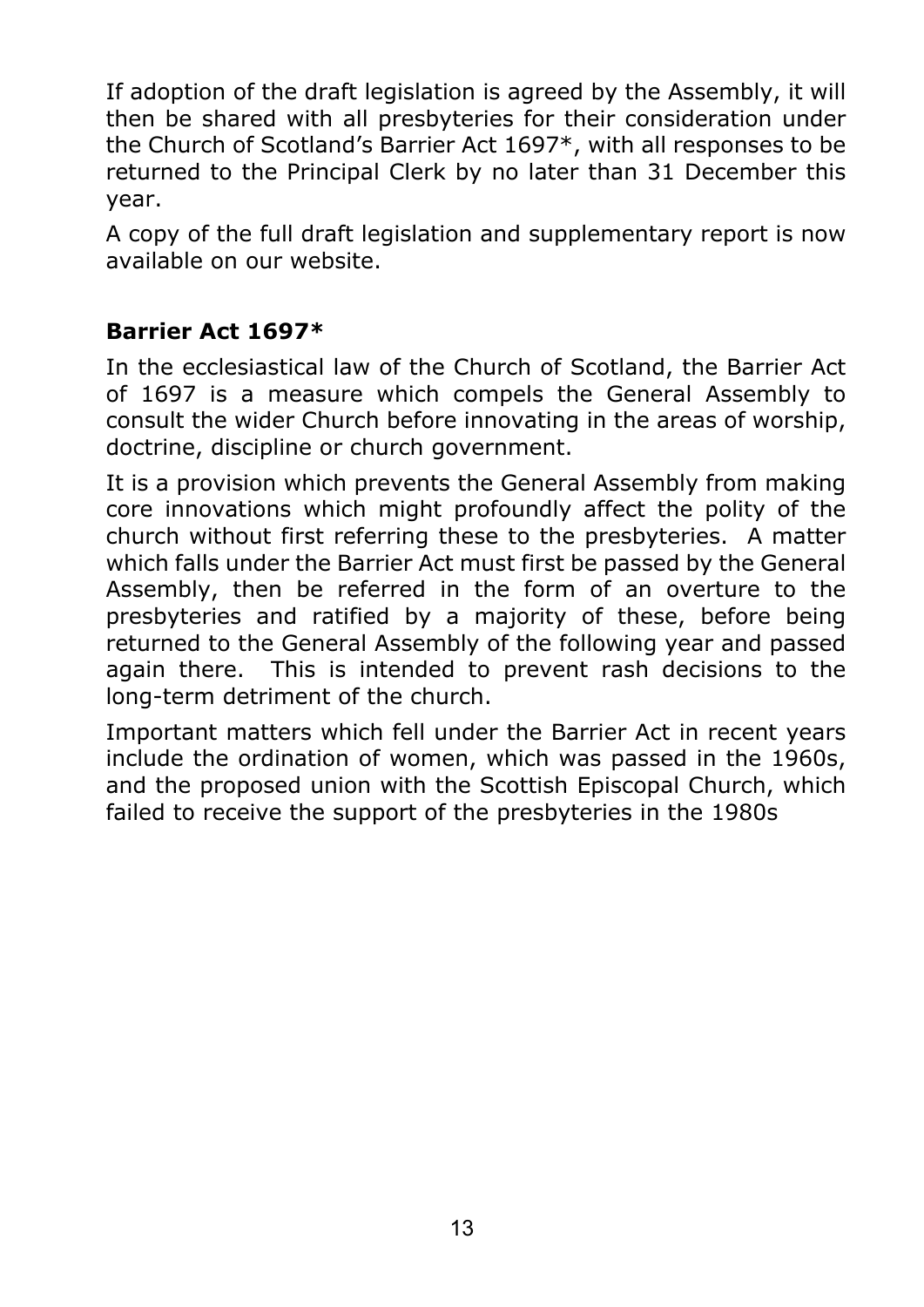# Keeping in touch in lock-down

- Sunday -Family Service on Zoom at 9.30am
- Monday, Wednesday and Friday on Facebook-Live at 10.00am there is a Thought for the Day from Karen and Kate.
- Tuesdays at 11.00am, if you are able to join Zoom, there's a coffee morning. Make a cup of tea or coffee and join in for a chat.
- Wednesday at 7pm on Zoom there's Knit and Natter. You can sew or knit or join the meeting just to chat.
- As we welcome people into the church for our Sunday Services, we will continue to broadcast the services live on Marchmont St Giles' Facebook Page and also on MSG YouTube Channel. There is coffee on Zoom after the service at 1130am.
- For either of these meetings email Karen to receive the Zoom joining details: kkcampbell@churchofscotland.org.uk
- We are grateful for the supply of Seasonal jams and Marmalade by Ann McGhie and Chutneys by Cathy Campbell available for sale in the church centre.

**The Shuttle** is published online between February to July and September to December on the second Sunday of the month. Paper copies are sent in the event of having no access to the internet. It is printed in A5 and is also available in large print on A4.

Contributions of articles and photographs for inclusion should be sent to The Editor, [theshuttle@marchmontstgiles.org.uk](mailto:theshuttle@marchmontstgiles.org.uk) no later than the first Sunday of the publication months

Space limitations may govern the need to edit contributions.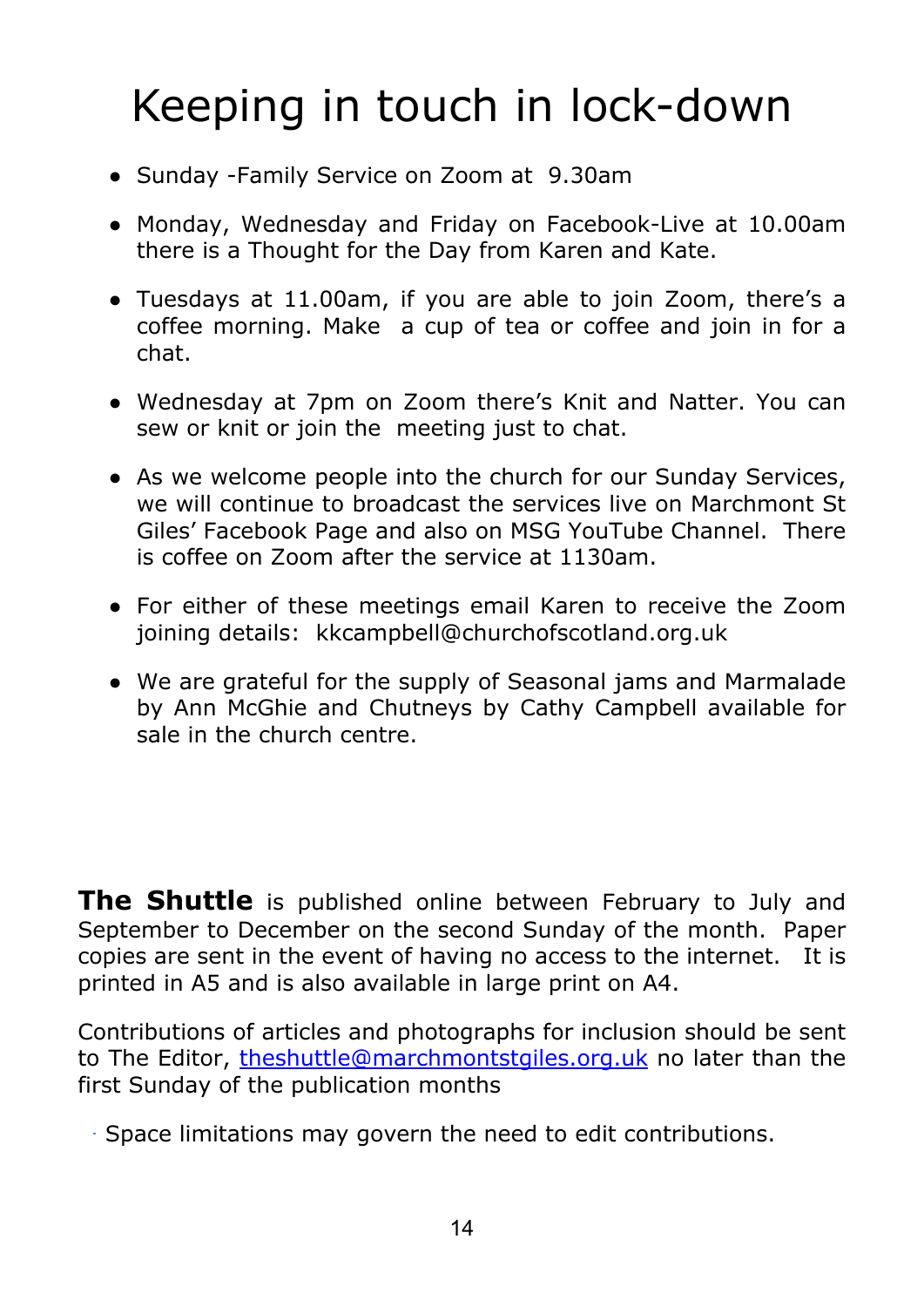#### **And finally**

#### The Ripple Effect

Like stones thrown into the pond, they may be small but the ripples reach well beyond our expectations, so it is, with each small act of kindness; The ripple effect is boundless

Kindness comes in many forms But however 'dressed', Its benefits are twofold For both the giver and receiver are blessed.

Today, you could be involved, this phenomenon can bestowed upon or by, young and old, rich or poor, we each hold a manifold resource, to be given away, every day.

You may not be aware of how far the ripples of what you share, helps those your act of kindness is given to, what matters is the willingness to risk Throwing a 'pebble' or two leaving the ripples, their task(s) to accomplish.

From a selection of poems 'Hopeful Hearts' written by Becky Hall. A poetic journal of Lockdown - Phase 1 to Phase 5 25 March 2020 - 20 June 2020